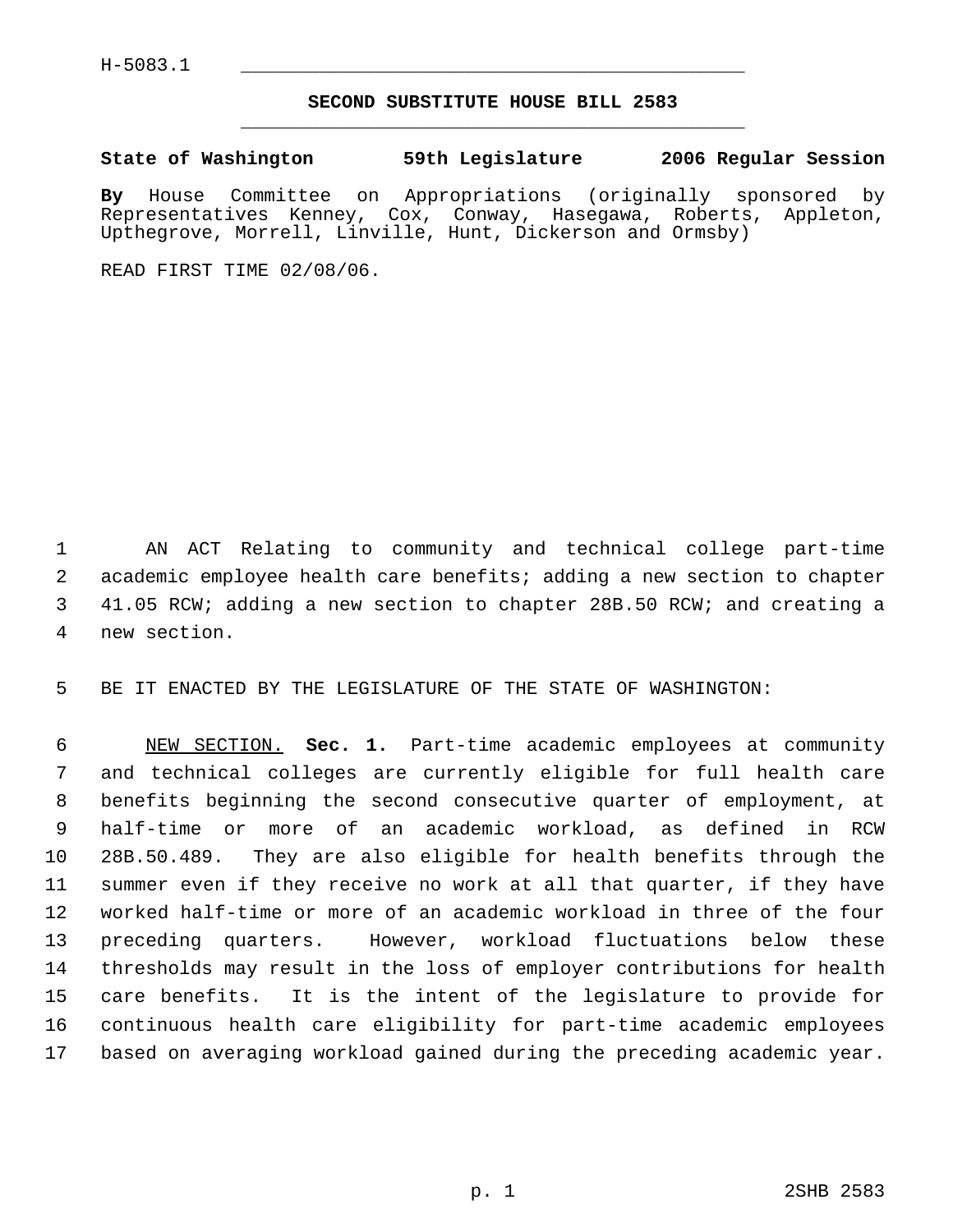NEW SECTION. **Sec. 2.** A new section is added to chapter 41.05 RCW to read as follows:

 (1) Part-time academic employees, as defined in RCW 28B.50.489, who have established eligibility as determined from the payroll records of the employing community or technical college districts, for employer contributions for benefits under this chapter and who have worked an average of half-time or more in each of the two preceding academic years, through employment at one or more community or technical college districts, are eligible for continuation of employer contributions for the subsequent summer quarter period including the break between summer and fall quarters.

 (2) Once a part-time academic employee meets the criteria in subsection (1) of this section, the employee shall continue to receive uninterrupted employer contributions for benefits if the employee works at least three of the four quarters of the academic year with an average academic workload of half-time or more. Benefits provided under this section cease at the end of the academic year if this criteria is not met. Continuous benefits shall be reinstated once the employee reestablishes eligibility under subsection (1) of this section and will be maintained as long as the employee works at least three of the four quarters of the academic year with an average academic workload of half-time or more.

 (3) As used in this section, "academic year" means summer, fall, winter, and spring quarters.

 (4) This section does not modify rules in existence on the effective date of this section adopted under this chapter regarding the initial establishment of eligibility for benefits.

 (5) This section does not preclude individuals from being eligible for benefits under other laws or rules that may apply or for which they may be eligible.

 (6) The employer must notify part-time academic employees of their potential right to benefits under this section.

 (7) To be eligible for maintenance of benefits through averaging, part-time academic employees must notify their employers of their potential eligibility. The state board for community and technical colleges shall report back to the legislature by November 15, 2009, on the feasibility of eliminating the self-reporting requirement for employees.